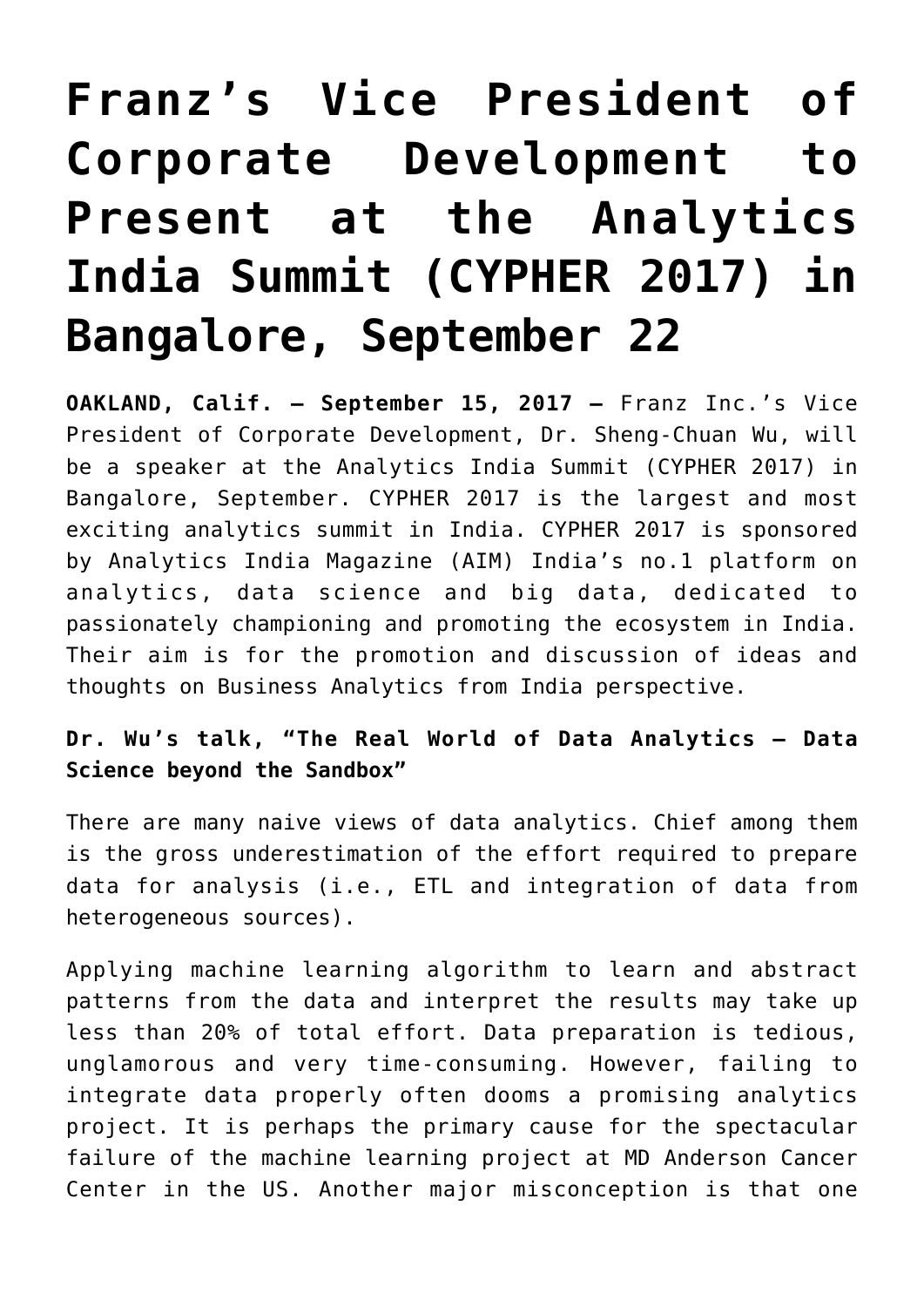machine learning algorithm can do them all. With the great fanfare of AlphaGo beating the world's number 1 Go chessplayer, Deep Learning (ANN coupled with massive GPU power) has become the face of AI machine learning. However, Deep Learning may work wonderfully with balanced data set such as Go chessgames and images, it's not as effective on many other machine learning tasks. There are perhaps more than 10 major machine learning algorithms (with many derivatives), each of which may be good at certain problems but ineffective on others.

In this talk, Dr. Wu will discuss these misconceptions with some real-world machine learning examples.

Also speaking at the conference is Franz business partner, Prasad Yalamanchi, the CEO of HIDDIME.COM, a Cloud Analytics Service and the founder of Lead Semantics, a Semantic Big Data Analytics company, which owns HIDDIME.COM. Hiddime is an easy to use Investigative Discovery and Exploratory Analytics tool (IDEA tool) for the frontline Business Managers and Domain Specialists, who are not necessarily IT experts. A Hybrid Graph Relational store (or Semantic RDF Store – AllegroGraph) undergirds the BI Data Warehouse and retrieval system. Prasad's topic is [ADvanced Enterprise BI: made possible with](https://franz.com/about/press_room/India-analytics_9-15-17.lhtml) [Semantic Technology.](https://franz.com/about/press_room/India-analytics_9-15-17.lhtml)

## **About Dr. Wu**

Dr. Sheng-Chuan Wu received his Ph.D. in Scientific Computing and Computer Graphics from Cornell University in the US. He has, since graduation, involved in several software companies, including the founding of the first integrated CAD/CAM/CAE company. In the last 20 years, he worked as a senior corporate executive at the leading Artificial Intelligence and Semantic Technology company, Franz Inc in Silicon Valley, with responsibility in application development, marketing, consulting and new business development. Dr. Wu has also in many occasions collaborated with Bioinformatics experts from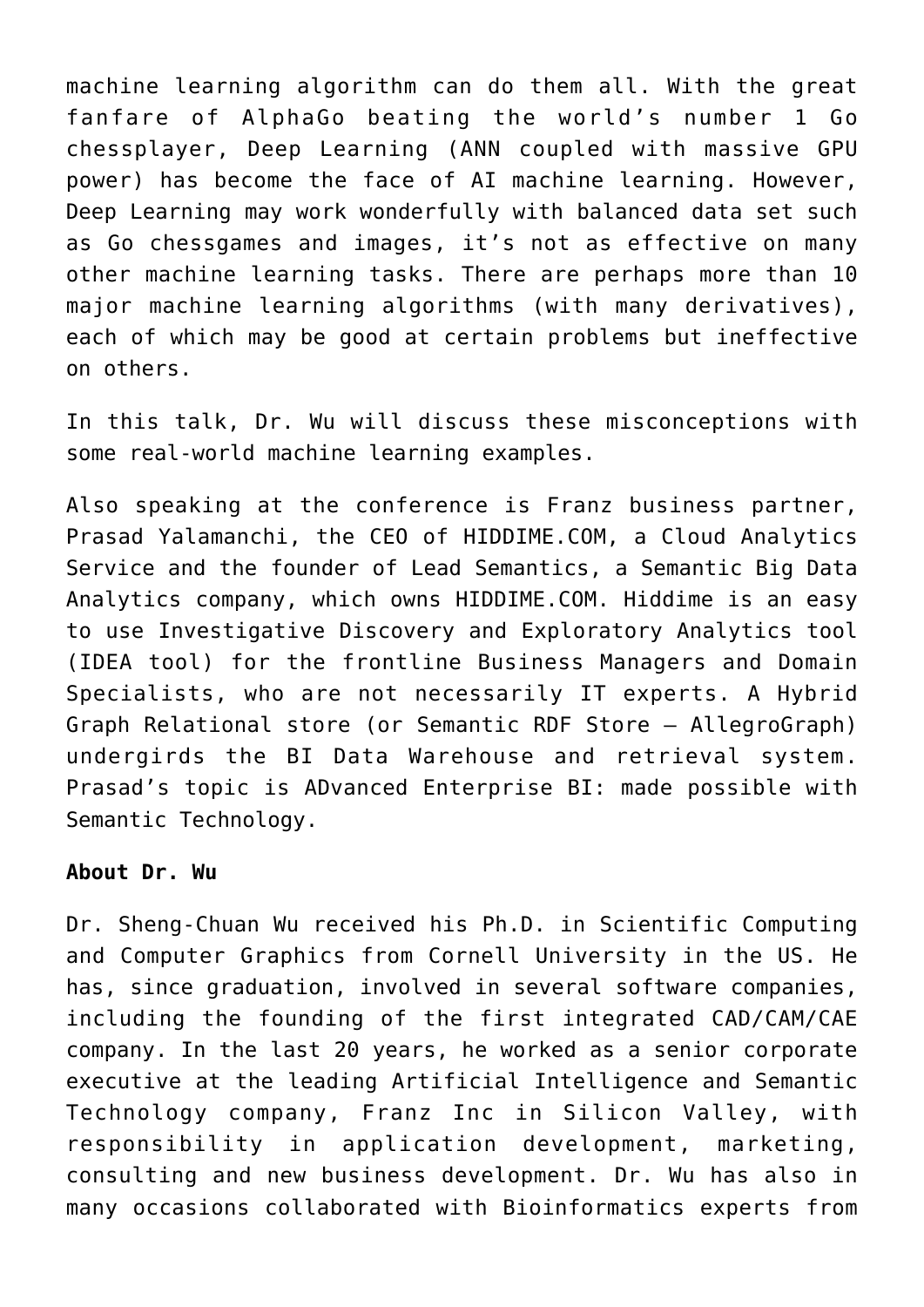Harvard Medical School, Stanford University and Astra Zeneca, working with massive biological data. Dr. Wu has been focusing on Semantic Technology over the last 8 years. He routinely lectured on AI and Semantic Technology at conferences. He was a keynote speaker at PRICAI 2004 in Auckland NZ. Most recently, he gave a keynote at KSEM 2015 in China and will deliver another keynote at KMO 2016 in Germany. He has, since 2007, conducted more than 20 week-long workshops on Semantic Technology and Artificial Intelligence in Malaysia, China, Singapore, India and other Asian countries. Dr. Wu has also consulted on several Big Data and Semantic Technology projects in the US and Asia. Some of the projects include: Biodiversity Repository, Precision Agriculture for Citrus Plantation, Telecom Customer Relation Management, Malaysia R&D Knowledgebase, Intelligence analytics, Meta Data Management and E-Learning System.

## **About Franz Inc.**

Franz Inc. is an early innovator in Artificial Intelligence (AI) and leading supplier of Semantic Graph Database technology with expert knowledge in developing and deploying complex Big Data analytics solutions. AllegroGraph, Franz's flagship, high-performance, transactional, and scalable Semantic Graph Database, provides the solid storage layer for Enterprise grade NoSQL solutions. AllegroGraph's Activity Recognition capabilities provides a powerful means to aggregate and analyze data about individual and organizational behaviors, preferences, relationships, plus spatial and temporal linkages between individuals and groups. For additional Franz Inc customer success stories please visit:

- AllegroGraph http://franz.com/agraph/success/
- Allegro CL http://franz.com/success/

Franz's Professional Service team is in the business of helping companies turn Data into Information and Information into Knowledge. We combine Data, Business Intelligence, and